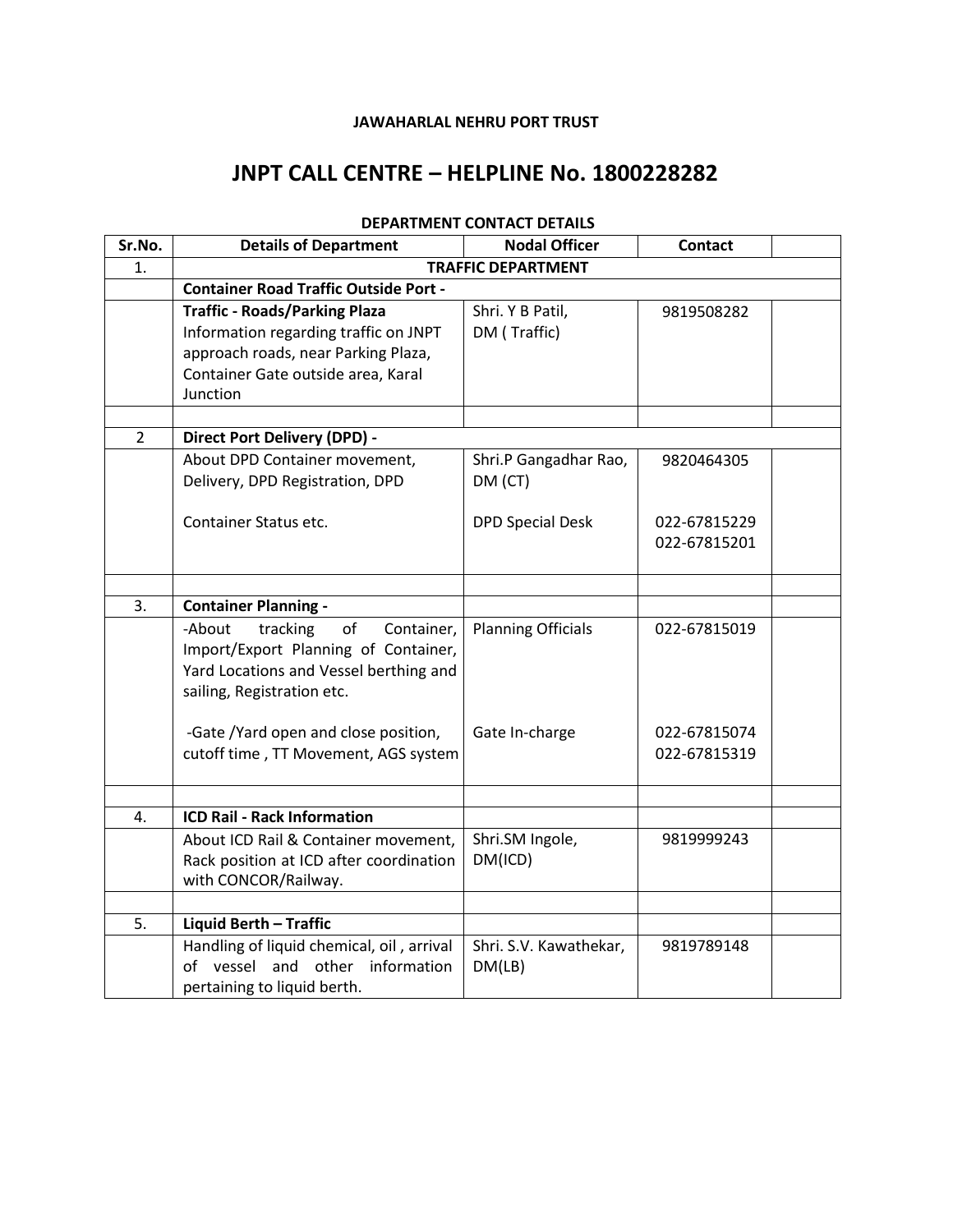# **JNPT CALL CENTRE – HELPLINE No. 1800228282**

### **DEPARTMENT CONTACT DETAILS**

| Sr.No. | <b>Details of Department &amp; query</b>         | <b>Nodal Officer</b>                               | <b>Contact</b> |  |  |  |
|--------|--------------------------------------------------|----------------------------------------------------|----------------|--|--|--|
|        | <b>FINANCE DEPARTMENT</b>                        |                                                    |                |  |  |  |
| 6.     | <b>Finance Related - Revenue</b>                 |                                                    |                |  |  |  |
|        | Raising the Invoices to the Port                 | Shri. G K Das,                                     | 9833881684     |  |  |  |
|        | Users pertaining to the handling of              | <b>Chief Manager</b>                               | 022 27244082   |  |  |  |
|        | Container, Vessel, GST, solving                  | Smt. Jayashri Oak,                                 | 9833450816     |  |  |  |
|        | billing related query etc.                       | Dy.Manager                                         |                |  |  |  |
|        |                                                  |                                                    |                |  |  |  |
| 7.     | Website Related Issue & PCS System               |                                                    |                |  |  |  |
|        | About all type of issue related                  | Shri. Raju Bhoir                                   | 7710987373     |  |  |  |
|        | working of PCS system viz. E form 13             |                                                    |                |  |  |  |
|        | issue, Gate Automation, Form 11 A                |                                                    |                |  |  |  |
|        | for smooth functioning of online                 |                                                    |                |  |  |  |
|        | registration etc.                                |                                                    |                |  |  |  |
|        | <b>MARINE DEPARTMENT</b>                         |                                                    |                |  |  |  |
| 8.     | <b>Marine Department</b>                         |                                                    |                |  |  |  |
|        | Vessel berthing and sailing status, any          | Capt. Balasaheb                                    | 9819494011     |  |  |  |
|        | query related to Pilotage, Tug, charges          | Pawar, Harbour                                     |                |  |  |  |
|        | etc.                                             | Master                                             |                |  |  |  |
|        |                                                  |                                                    |                |  |  |  |
|        |                                                  | PORT PROJECT & DEVELOPMENT / SPECIAL ECONOMIC ZONE |                |  |  |  |
| 9.     | <b>Civil Projects</b>                            |                                                    |                |  |  |  |
|        | Information related Civil projects,              | Shri.S.B. Lagawankar,                              | 022-67814503   |  |  |  |
|        | road developments, ongoing projects              | Manager (PPD-II)                                   |                |  |  |  |
|        | etc.<br><b>JNPT SEZ</b>                          |                                                    |                |  |  |  |
|        |                                                  |                                                    |                |  |  |  |
|        | <b>General Information about</b>                 | Shri. Sunil Dulange                                | 9819294898     |  |  |  |
|        | of SEZ<br>allotment/Development<br>Plot, Present |                                                    |                |  |  |  |
|        | status allotment, etc.,                          |                                                    |                |  |  |  |
|        | MECHANICAL & ELECTRICAL ENGINEERING DEPARTMENT   |                                                    |                |  |  |  |
| 10.    | (i) Materials / Procurement                      |                                                    | 022-7245001    |  |  |  |
|        |                                                  | Shri. Milind Chimote,                              |                |  |  |  |
|        |                                                  | Manager (Materials)                                |                |  |  |  |
|        |                                                  |                                                    |                |  |  |  |
|        | (ii) Utility Services / Electrical works         | Shri. Anil Chopade,                                | 022-7244196    |  |  |  |
|        |                                                  | Manager (US)                                       |                |  |  |  |
|        |                                                  |                                                    |                |  |  |  |
|        | (iii) Cranes / equipment                         | Shri. S. M. Shetty,                                |                |  |  |  |
|        |                                                  | Manager (PEM)                                      | 022-27244699   |  |  |  |
|        |                                                  |                                                    |                |  |  |  |
|        |                                                  |                                                    |                |  |  |  |
|        | <b>ADMINISTRATION DEPARTMENT</b>                 |                                                    |                |  |  |  |
| 11.    | <b>Administration Department</b>                 |                                                    |                |  |  |  |
|        | General information about JN Port,               | Shri. Rajendra Kadam                               | 9820841745/    |  |  |  |
|        | Administration related information,              | <b>Public Relations Asst.</b>                      | 9372899691     |  |  |  |